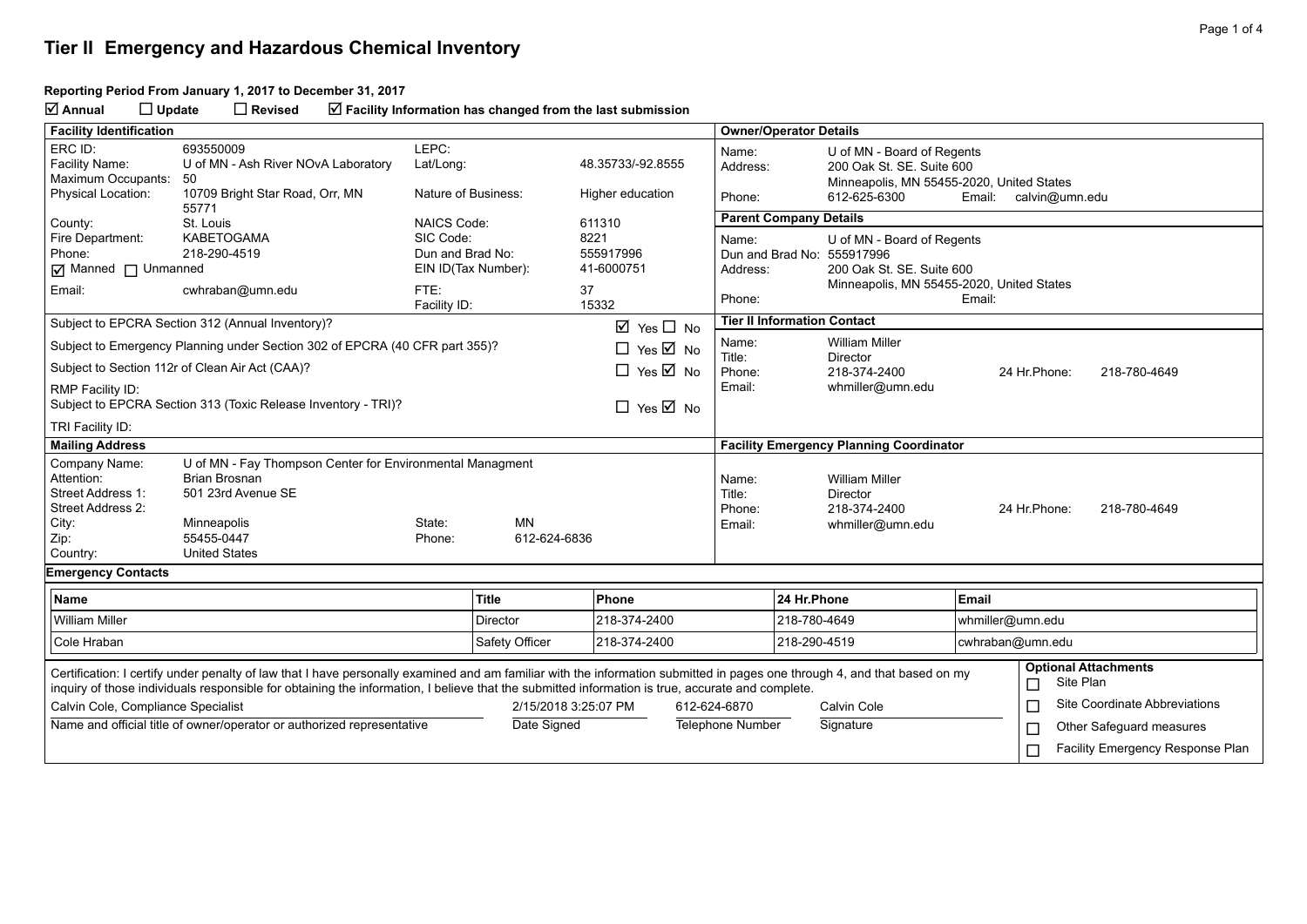**Facility/Site Name: U of MN - Ash River NOvA Laboratory-----ERC ID: 693550009**

**Reporting Period From January 1, 2017 to December 31, 2017**

| <b>Chemical Description</b>                                                                              | <b>Physical Hazards</b>                                          |                 |                                              |                            | <b>Health Hazards</b>                                     |             |                                    |  |
|----------------------------------------------------------------------------------------------------------|------------------------------------------------------------------|-----------------|----------------------------------------------|----------------------------|-----------------------------------------------------------|-------------|------------------------------------|--|
| Chemical ID:<br>541374<br>Check if Chemical Information is                                               | $\Box$ Combustible dust                                          |                 |                                              |                            | $\Box$ Acute toxicity (any route of exposure)             |             |                                    |  |
| ☑<br>changed from the last submission:                                                                   | $\Box$ Corrosive to metal                                        |                 |                                              |                            | $\Box$ Aspiration hazard                                  |             |                                    |  |
| CAS #:<br>74-98-6                                                                                        | $\Box$ Explosive                                                 |                 |                                              |                            | $\Box$ Carcinogenicity                                    |             |                                    |  |
| Trade Secret:<br>$\Box$                                                                                  | $\triangleright$ Flammable (gases, aerosols, liquids, or solids) |                 |                                              |                            | $\Box$ Germ cell mutagenicity                             |             |                                    |  |
| <b>Chemical Name:</b><br><b>PROPANE</b><br>EHS:<br>Contains EHS: $\Box$<br>Exceeds TPQ: $\Box$<br>$\Box$ | $\boxtimes$ Gas under pressure                                   |                 |                                              |                            | $\Box$ Hazard Not Otherwise Classified (HNOC)             |             |                                    |  |
| EHS Name:                                                                                                | $\Box$ Hazard Not Otherwise Classified (HNOC)                    |                 |                                              |                            | $\Box$ Reproductive toxicity                              |             |                                    |  |
| $\overline{M}$ Pure $\Box$ Mix<br>□ Solid □ Liquid □ Gas                                                 | $\Box$ In contact with water emits flammable gas                 |                 |                                              |                            | $\Box$ Respiratory or skin sensitization                  |             |                                    |  |
| Chemical Added On:<br>Exceed TPQ On:                                                                     | $\Box$ Organic peroxide                                          |                 |                                              |                            | $\Box$ Serious eye damage or eye irritation               |             |                                    |  |
| Check if the chemical is below<br>□                                                                      | $\Box$ Oxidizer (liquid, solid or gas)                           |                 |                                              |                            | $\boxtimes$ Simple asphyxiant                             |             |                                    |  |
| reporting threshold:                                                                                     | $\Box$ Pyrophoric (liquid or solid)                              |                 |                                              |                            | $\Box$ Skin corrosion or irritation                       |             |                                    |  |
|                                                                                                          | $\Box$ Pyrophoric gas                                            |                 |                                              |                            | $\Box$ Specific target organ toxicity (single or repeated |             |                                    |  |
|                                                                                                          | $\Box$ Self-heating                                              |                 |                                              |                            | exposure)                                                 |             |                                    |  |
|                                                                                                          | $\Box$ Self-reactive                                             |                 |                                              |                            |                                                           |             |                                    |  |
| Inventory                                                                                                | <b>Storage Codes &amp; Location</b>                              |                 |                                              |                            |                                                           |             |                                    |  |
| Max Daily Amt (lbs): 29600                                                                               | <b>Container Type</b>                                            | <b>Pressure</b> | <b>Temperature</b>                           | <b>Storage</b><br>Location | <b>Description</b>                                        | Lat/Long    | <b>Max Amt At</b><br>Location(lbs) |  |
| Max Daily Amt Code: 07                                                                                   | [L]Cylinder                                                      | [2]Greater      | [6]Less than                                 | <b>WEST SIDE</b>           |                                                           | 48.35733/-9 |                                    |  |
| Avg Daily Amt (lbs): 19500                                                                               |                                                                  | than ambient    | ambient                                      | OF THE                     |                                                           | 2.8555      |                                    |  |
| Avg Daily Amt Code: 06                                                                                   |                                                                  | pressure        | temperature but not BLDG (10 X)<br>cryogenic | 1000                       |                                                           |             |                                    |  |
| Max Amt in Largest Container (lbs):                                                                      |                                                                  |                 |                                              | <b>GALLON</b>              |                                                           |             |                                    |  |
| No of days onsite: 365                                                                                   |                                                                  |                 |                                              | TANKS)                     |                                                           |             |                                    |  |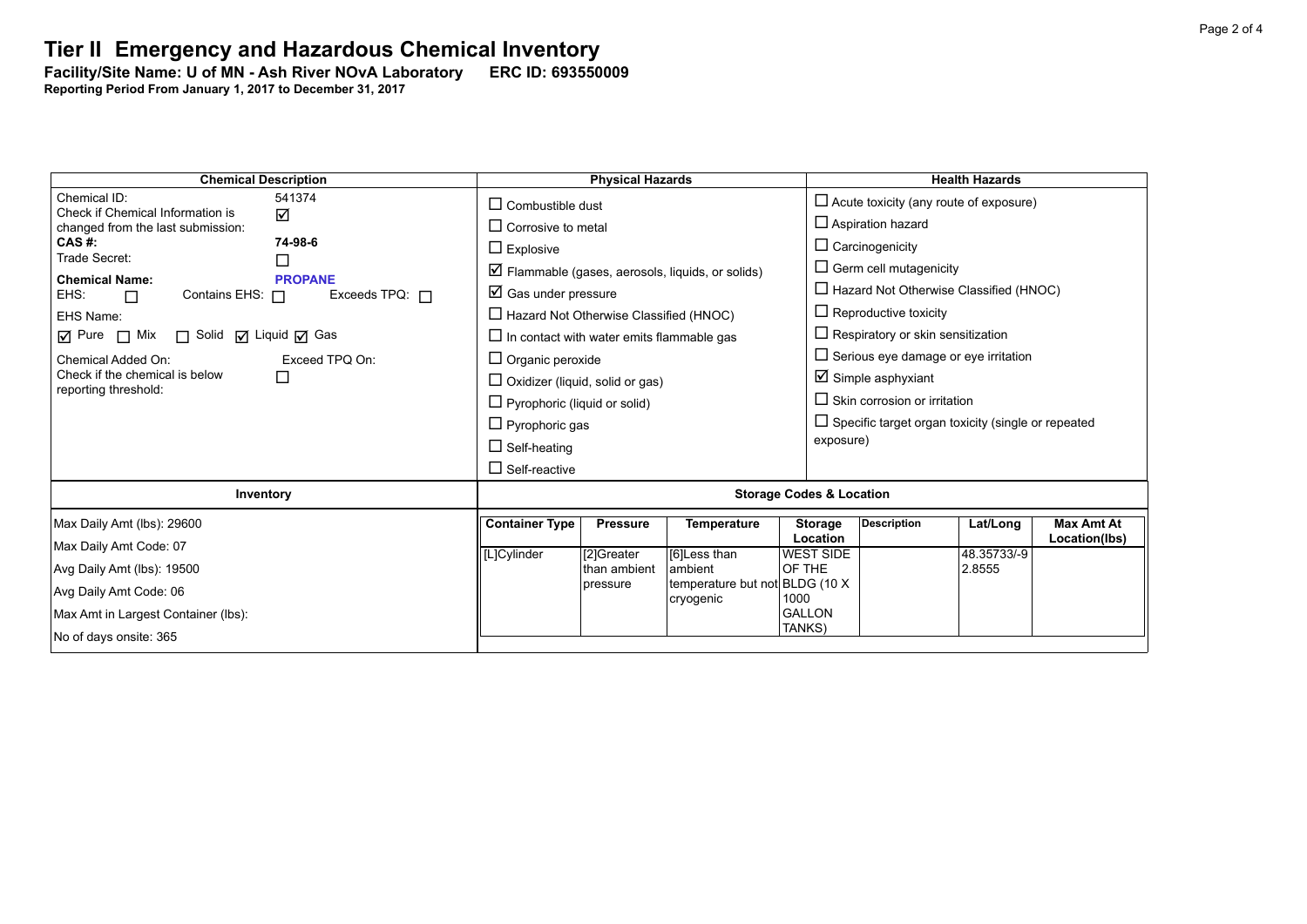**Facility/Site Name: U of MN - Ash River NOvA Laboratory-----ERC ID: 693550009 Reporting Period From January 1, 2017 to December 31, 2017**

| <b>Chemical Description</b>                                                                                                                                                                                                                                                                                                                                                                                                                                           |      |               |                                     | <b>Physical Hazards</b>                                                                                                                                                     |                                                                                                                                                                                                                      |                                                        |                            |                                                                                                                                                                                                                                                                                                                                                                                                                                                                    | <b>Health Hazards</b>    |                             |  |  |
|-----------------------------------------------------------------------------------------------------------------------------------------------------------------------------------------------------------------------------------------------------------------------------------------------------------------------------------------------------------------------------------------------------------------------------------------------------------------------|------|---------------|-------------------------------------|-----------------------------------------------------------------------------------------------------------------------------------------------------------------------------|----------------------------------------------------------------------------------------------------------------------------------------------------------------------------------------------------------------------|--------------------------------------------------------|----------------------------|--------------------------------------------------------------------------------------------------------------------------------------------------------------------------------------------------------------------------------------------------------------------------------------------------------------------------------------------------------------------------------------------------------------------------------------------------------------------|--------------------------|-----------------------------|--|--|
| Chemical ID:<br>541375<br>Check if Chemical Information is<br>☑<br>changed from the last submission:<br>CAS#:<br>8042-47-5<br>Trade Secret:<br>П<br><b>Chemical Name:</b><br><b>RENKERT OIL FERMI</b><br><b>SCINTILLATOR</b><br>EHS:<br>Contains EHS: $\Box$<br>Exceeds TPQ: $\Box$<br>$\Box$<br>EHS Name:<br>$\Box$ Pure $\Box$ Mix<br>□ Solid □ Liquid □ Gas<br>Exceed TPQ On:<br>Chemical Added On:<br>Check if the chemical is below<br>П<br>reporting threshold: |      |               |                                     | $\Box$ Combustible dust<br>$\Box$ Corrosive to metal<br>$\Box$ Explosive<br>$\Box$ Organic peroxide<br>$\Box$ Pyrophoric gas<br>$\Box$ Self-heating<br>$\Box$ Self-reactive | $\Box$ Gas under pressure<br>$\boxtimes$ Hazard Not Otherwise Classified (HNOC)<br>$\Box$ In contact with water emits flammable gas<br>$\Box$ Oxidizer (liquid, solid or gas)<br>$\Box$ Pyrophoric (liquid or solid) | $\Box$ Flammable (gases, aerosols, liquids, or solids) |                            | $\Box$ Acute toxicity (any route of exposure)<br>$\Box$ Aspiration hazard<br>$\Box$ Carcinogenicity<br>$\Box$ Germ cell mutagenicity<br>$\boxtimes$ Hazard Not Otherwise Classified (HNOC)<br>$\Box$ Reproductive toxicity<br>$\Box$ Respiratory or skin sensitization<br>$\Box$ Serious eye damage or eye irritation<br>$\Box$ Simple asphyxiant<br>$\Box$ Skin corrosion or irritation<br>$\Box$ Specific target organ toxicity (single or repeated<br>exposure) |                          |                             |  |  |
| Inventory                                                                                                                                                                                                                                                                                                                                                                                                                                                             |      |               | <b>Storage Codes &amp; Location</b> |                                                                                                                                                                             |                                                                                                                                                                                                                      |                                                        |                            |                                                                                                                                                                                                                                                                                                                                                                                                                                                                    |                          |                             |  |  |
| Max Daily Amt (lbs): 19002148                                                                                                                                                                                                                                                                                                                                                                                                                                         |      |               | <b>Container Type</b>               |                                                                                                                                                                             | <b>Pressure</b>                                                                                                                                                                                                      | Temperature                                            | <b>Storage</b><br>Location | <b>Description</b>                                                                                                                                                                                                                                                                                                                                                                                                                                                 | Lat/Long                 | Max Amt At<br>Location(lbs) |  |  |
| Max Daily Amt Code: 13                                                                                                                                                                                                                                                                                                                                                                                                                                                |      |               | [C]Tank inside                      |                                                                                                                                                                             | [1]Ambient                                                                                                                                                                                                           | [4]Ambient                                             | HTTPS://MA                 |                                                                                                                                                                                                                                                                                                                                                                                                                                                                    |                          |                             |  |  |
| Avg Daily Amt (lbs): 19002148                                                                                                                                                                                                                                                                                                                                                                                                                                         |      |               | building                            | PS.GOOGLE<br>pressure<br>temperature<br>COM/MAPS                                                                                                                            |                                                                                                                                                                                                                      |                                                        |                            |                                                                                                                                                                                                                                                                                                                                                                                                                                                                    |                          |                             |  |  |
| Avg Daily Amt Code: 13                                                                                                                                                                                                                                                                                                                                                                                                                                                |      |               |                                     | ?LL=48.3791                                                                                                                                                                 |                                                                                                                                                                                                                      |                                                        |                            |                                                                                                                                                                                                                                                                                                                                                                                                                                                                    |                          |                             |  |  |
| Max Amt in Largest Container (lbs):                                                                                                                                                                                                                                                                                                                                                                                                                                   |      |               |                                     | 15,-92.83173<br>7&SPN=0.00                                                                                                                                                  |                                                                                                                                                                                                                      |                                                        |                            |                                                                                                                                                                                                                                                                                                                                                                                                                                                                    |                          |                             |  |  |
| No of days onsite: 365                                                                                                                                                                                                                                                                                                                                                                                                                                                |      |               |                                     | 2801,0.00347                                                                                                                                                                |                                                                                                                                                                                                                      |                                                        |                            |                                                                                                                                                                                                                                                                                                                                                                                                                                                                    |                          |                             |  |  |
|                                                                                                                                                                                                                                                                                                                                                                                                                                                                       |      |               |                                     |                                                                                                                                                                             |                                                                                                                                                                                                                      | 1&T=H&Z=18<br>&LCI=COM.P                               |                            |                                                                                                                                                                                                                                                                                                                                                                                                                                                                    |                          |                             |  |  |
|                                                                                                                                                                                                                                                                                                                                                                                                                                                                       |      |               |                                     |                                                                                                                                                                             |                                                                                                                                                                                                                      |                                                        | ANORAMIO.                  |                                                                                                                                                                                                                                                                                                                                                                                                                                                                    |                          |                             |  |  |
|                                                                                                                                                                                                                                                                                                                                                                                                                                                                       |      |               |                                     |                                                                                                                                                                             |                                                                                                                                                                                                                      |                                                        | <b>ALL</b>                 |                                                                                                                                                                                                                                                                                                                                                                                                                                                                    |                          |                             |  |  |
| MIXTURE COMPONENTS                                                                                                                                                                                                                                                                                                                                                                                                                                                    |      |               |                                     |                                                                                                                                                                             |                                                                                                                                                                                                                      |                                                        |                            |                                                                                                                                                                                                                                                                                                                                                                                                                                                                    |                          |                             |  |  |
| <b>Chemical Name</b>                                                                                                                                                                                                                                                                                                                                                                                                                                                  | $\%$ | CAS#          | EHS                                 |                                                                                                                                                                             | <b>EHS Name</b>                                                                                                                                                                                                      |                                                        |                            | Max Daily<br>Amount (lbs)                                                                                                                                                                                                                                                                                                                                                                                                                                          | Max Daily<br>Amount Code |                             |  |  |
| <b>BIS-MSB</b>                                                                                                                                                                                                                                                                                                                                                                                                                                                        | 0.1  | 13280-61-0    | $\Box$                              |                                                                                                                                                                             |                                                                                                                                                                                                                      |                                                        |                            | 19002.148                                                                                                                                                                                                                                                                                                                                                                                                                                                          | 06                       |                             |  |  |
| POLYPROPYLENE OXIDE<br>0.1<br>$92 - 71 - 7$                                                                                                                                                                                                                                                                                                                                                                                                                           |      |               | $\Box$                              |                                                                                                                                                                             |                                                                                                                                                                                                                      |                                                        |                            | 19002.148                                                                                                                                                                                                                                                                                                                                                                                                                                                          | 06                       |                             |  |  |
| <b>PSEUDOCUMENE</b>                                                                                                                                                                                                                                                                                                                                                                                                                                                   | 5    | $95 - 63 - 6$ | $\Box$                              |                                                                                                                                                                             |                                                                                                                                                                                                                      |                                                        |                            | 950107.4                                                                                                                                                                                                                                                                                                                                                                                                                                                           | 11                       |                             |  |  |